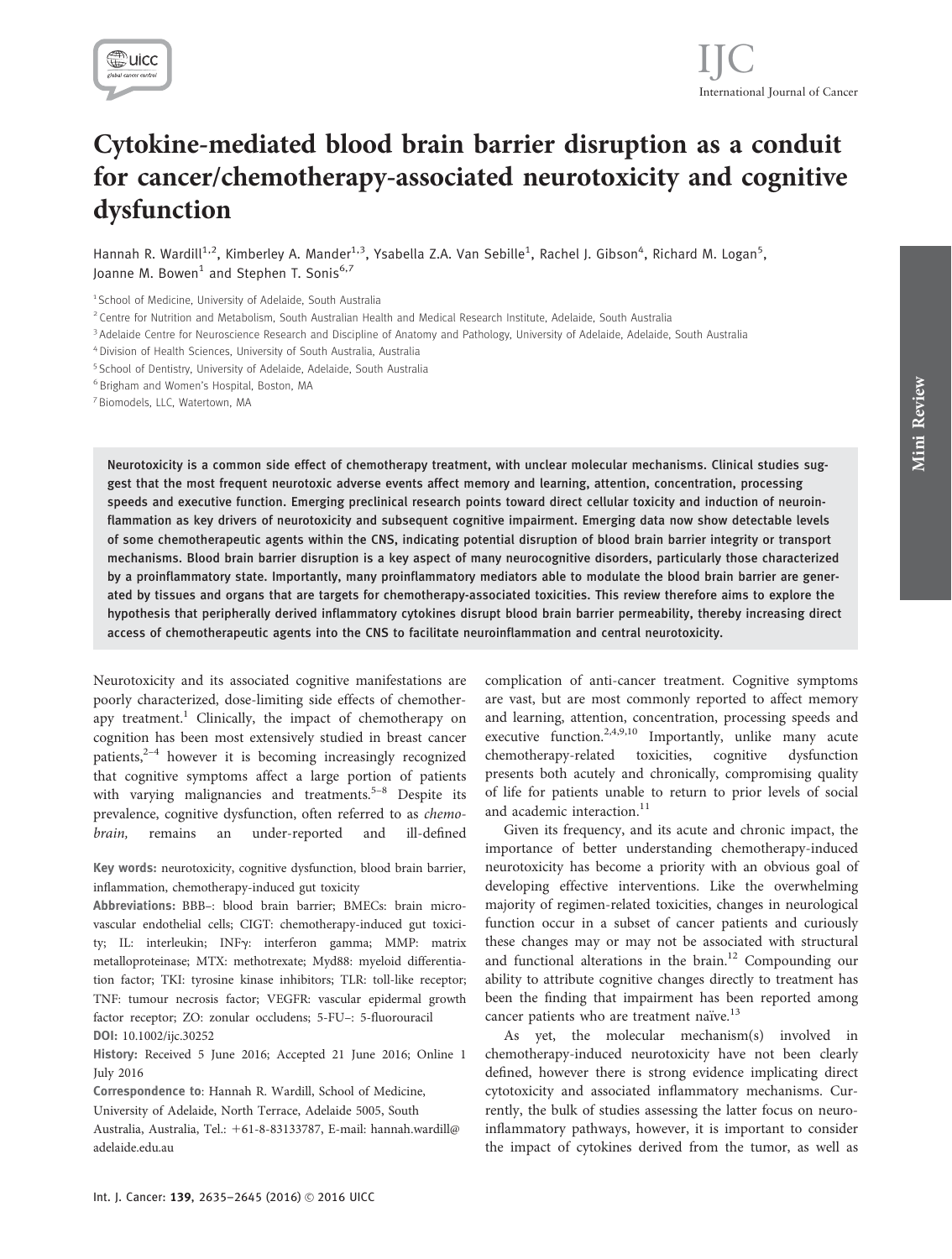those elicited by the effect of chemotherapy on normal or tumour tissue. Most likely, direct cytotoxicity and neuroinflammation occur in concert with cytokine-mediated disruption of the blood brain barrier (BBB) serving to enhance drug penetration to augment local levels and result in amplification of cognitive symptoms.

The finding of detectable levels of systemically administered chemotherapeutic agents within the central nervous system  $(CNS)^{14}$  supports this presumption and implies a level of BBB permeability that has not been previously appreciated. Increased levels of BBB permeability suggest that some chemotherapeutic agents are capable of disrupting its integrity, either directly or indirectly. Convincing evidence also exists linking BBB dysfunction with a proinflammatory state, with BBB dysfunction reported in patients with chronic inflammatory diseases as well as being a consequence of many forms of regimen-related peripheral toxicities. Among these, chemotherapy-induced mucosal injury, especially of the gastrointestinal tract, provides a compelling example of how focal chemotherapy-induced tissue damage can serve as a conduit for central neurotoxicity. Of interest, chemotherapyinduced gut toxicity (CIGT) has recently been shown to increase central markers of pain and neuroinflammation highlighting the ability of peripherally derived inflammation to profoundly affect CNS function.

## Structural and Neuroimaging Studies That Define the Scope of Chemotherapy-associated Changes in the Brain

The neural basis for neurological deficiencies in cancer patients has been investigated with both structural and functional neuroimaging. Voxel-based morphometry (VBM) and diffusion-tensor imaging (DTI) are structural imaging techniques able to detect changes in both white and gray matter, whilst, functional magnetic resonance imaging (fMRI) and positron emission tomography (PET) studies enable assessment of functional deficiencies when structural changes are not evident. While these technologies have not been applied broadly, limited data suggest that chemotherapy is consistently associated with, changes in white matter (WM) structures. WM hyperintensities and hippocampal lesions have been identified using basic neuroimaging techniques in breast cancer patients treated with various chemotherapy regimens.<sup>15-17</sup>

T1-VBM studies, an automated and quantitative method of neuroimaging which theoretically provides an unbiased, comprehensive and highly reliable assessment sensitive to local changes<sup>18,19</sup> have demonstrated diffuse cortical and subcortical WM and bilateral neocortical gray matter (GM) volume reductions or deficiencies in the superior frontal gyrus, parahippocampal gyrus, cingulate gyrus and the precuneus gyrus.20–22 Based on the spectrum of neurocognitive symptoms seen in cancer patients and the well-documented function of the hippocampus, a growing body of research now shows impaired neurogenesis and hippocampal function likely contribute to neurotoxicity.<sup>23,24</sup> In support of this, hippocampal alterations have been identified in response to a spectrum of chemotherapeutic agents<sup>5,24-26</sup> in a number of patient cohorts.

Structural changes, indicative of direct neurotoxicity, are often seen in conjunction with neurocognitive functional deficiencies detected through DTI and digital symbol testing (DST); a measure of processing speed. Although studies are limited in size and number, results have indicated associations between the integrity of the corpus collosum and processing speeds of patients receiving adjuvant chemotherapy for breast cancer.<sup>27</sup> Further associations have been identified between processing speeds and frontal WM integrity.<sup>28</sup> The largest study to investigate this association was conducted by Deprez et al.<sup>29</sup> in premenopausal women with breast cancer. Patients receiving adjuvant chemotherapy exhibited worsening attention, psychomotor speed, verbal learning and memory, as well as decreased microstructural integrity in widespread regions of the corona radiata and the corpus collosum, compared to matched controls, reinforcing that WM changes may be the source of cognitive deficits seen in chemotherapy-treated patients.<sup>29</sup>

Results of neuroimaging studies have been informative relative to describing observed structural and functional deficiency relationships associated with cancer- and chemotherapyassociated cognitive dysfunction. However, they are unable to mechanistically define the pathogenesis of chemotherapyassociated neurological toxicities. And at this early stage, their interpretation is limited by heterogeneity in experimental methodology, and confounded by neurological comorbidities commonly seen in cancer patients such as depression and anxiety, which can produce similar structural manifestations.<sup>1</sup> Furthermore, the inclusion of predominantly elderly patients, a lack pretreatment baseline controls and presence of structural deficits in treatment-naïve patients clouds the ability to make definitive conclusions regarding the mechanisms of chemotherapy-induced neurotoxcity.

## Blood Brain Barrier Dysfunction: An Accelerant for Neurotoxicity?

The presence of chemotherapeutic agents in the CNS after systemic administration indicates their ability to cross the BBB, either physiologically or pathologically.<sup>30</sup> Early research has demonstrated detectable levels of intravenously administered cisplatin, bis-chloroethylnitrosourea (BCNU) and paclitaxel in the brains of rodents using  $PET$ .<sup>30,31</sup> This phenomenon has also been seen in higher order primates, with detectable levels of 5-fluorouracil in the cerebrospinal fluid after intravenous administration.<sup>14</sup> Although therapeutic drug levels effective for CNS malignancies were not seen, drug concentrations were sufficient to induce apoptosis and neuronal damage associated with neurological dysfunction.<sup>32</sup> In addition to these findings, it is well established that a number of proinflammatory cytokines have detrimental effects on tight junctions and thus the integrity of the BBB. This is critically important when considering BBB breakdown

Mini Review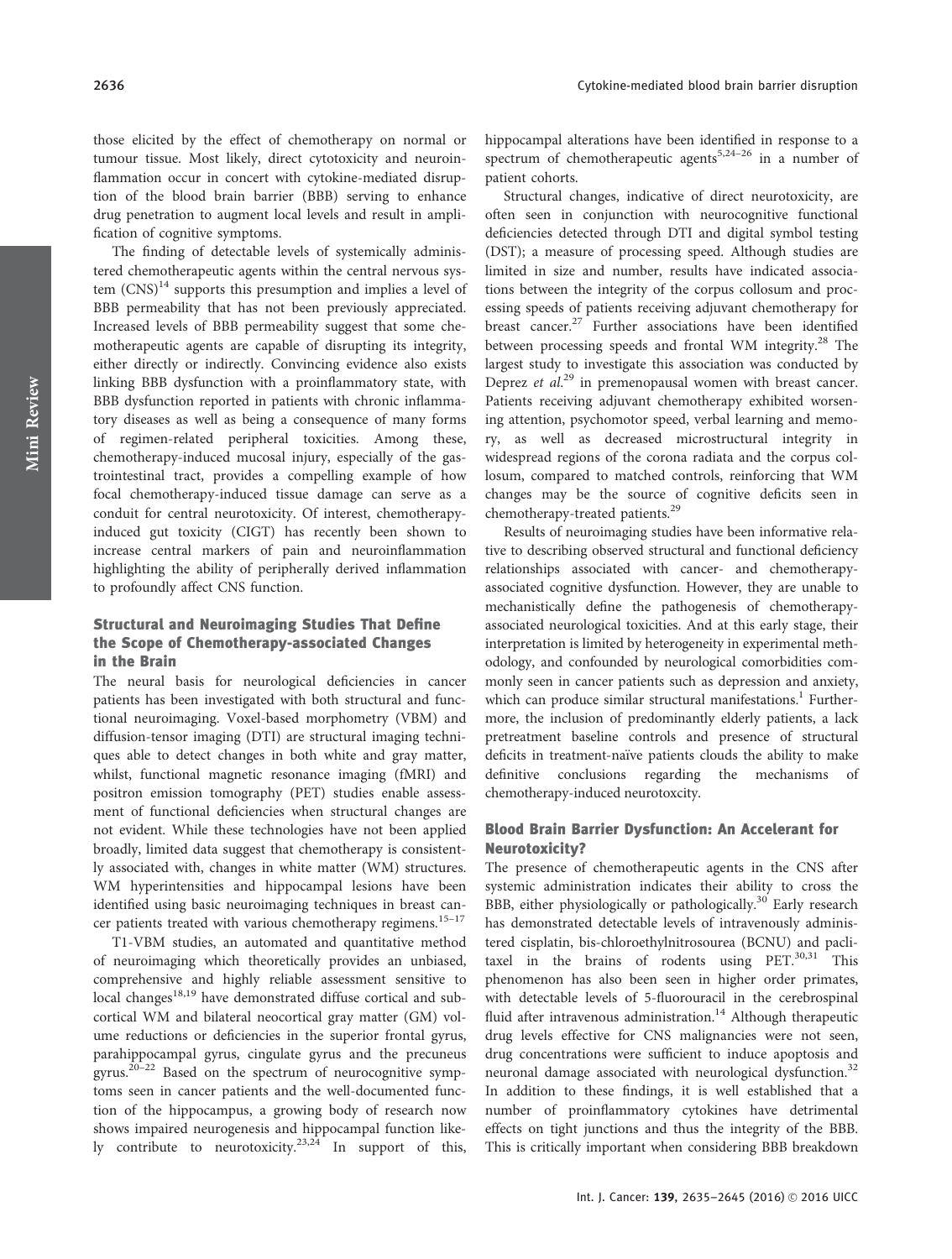

Figure 1. Blood brain barrier transport mechanisms. Cerebral endothelial cells of the blood brain barrier (Panel A) have specialised circumferential tight junctions and intracellular caveolae, which regulate blood brain barrier transit (Panel B). Tight junctions are highly plastic, multi-protein structures traversing the intercellular junction (Panel C). Each tight junction comprises the cytoplasmic protein family zonular occludens  $(-1, -2, -3)$  and the transmembraneous protein families claudin, JAMs and occludin. Caveolae, comprised of Cav-1, Cav-2 and Cav-3, control transcellular permeability within the blood brain barrier (Panel D). [Color figure can be viewed at [wileyonlinelibrary.com\]](http://wileyonlinelibrary.com)

in cancer patients, as there are a number of sources of proinflammatory cytokines, derived from the tumour and the effects of chemotherapy on normal tissue.

### Mediators of inflammation disrupt blood brain barrier integrity

The BBB (Fig. 1) is highly plastic and can undergo significant modification in response to a raft of physiological and pathologies cues. Subsequently, impairment of the BBB has been implicated in a number of CNS pathologies, particularly those characterized by a proinflammatory state.<sup>33,34</sup> For example, traumatic brain injury (TBI) is often accompanied

by a large inflammatory response resulting in grossly abnormal BBB permeability, the influx of inflammatory cells and subsequent oedema. $35,36$  A similar mechanism is now also hypothesized to play a role in the pathogenesis of stroke in which a weakening of the BBB, associated with a transient breakdown of tight junction proteins, is thought to contribute to the haemorrhagic transformation manifested by a heightened inflammatory state and worsened prognosis.<sup>37</sup>

In light of these clinical associations between inflammation and BBB breakdown, there is now a wealth of in vitro and in vivo data demonstrating the ability of proinflammatory cytokines to disrupt the BBB (Table 1). From these Mini Review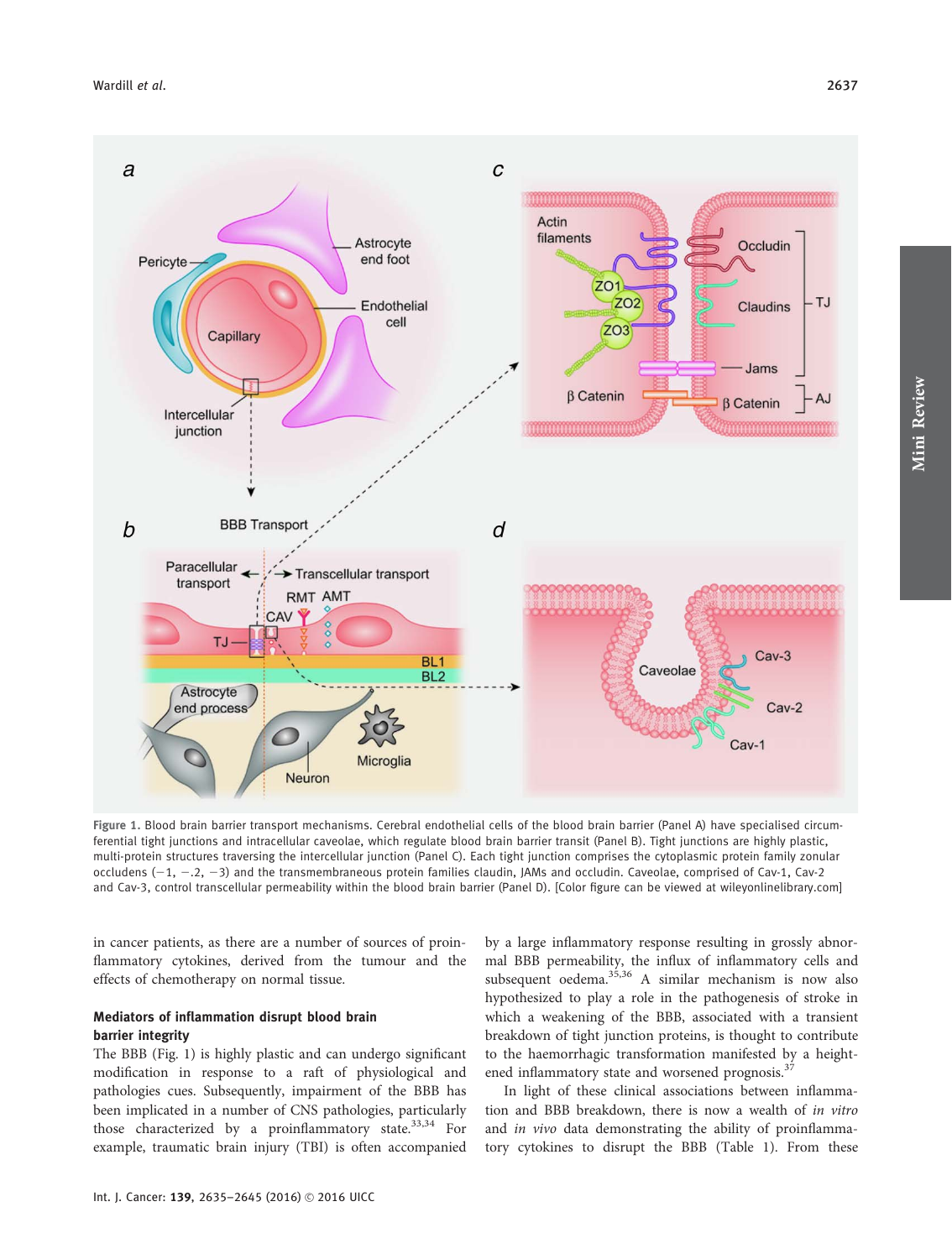Table 1. The action of established mediators of gut toxicity on blood-brain barrier regulation and dysfunction Table 1. The action of established mediators of gut toxicity on blood–brain barrier regulation and dysfunction

| Mediator                     | Effect on tight junctions and paracellular<br>permeability                                                                                                                                                                                                                                                                                                                                                                         | Effect on caveolae-mediated transcytosis                                                                                                                                                                                                                                                                                                                                                                                                                                                                                                                                                                                                                                               | Established role in gut toxicity                                                                                                                                                                                                                                                                                                                                                              |
|------------------------------|------------------------------------------------------------------------------------------------------------------------------------------------------------------------------------------------------------------------------------------------------------------------------------------------------------------------------------------------------------------------------------------------------------------------------------|----------------------------------------------------------------------------------------------------------------------------------------------------------------------------------------------------------------------------------------------------------------------------------------------------------------------------------------------------------------------------------------------------------------------------------------------------------------------------------------------------------------------------------------------------------------------------------------------------------------------------------------------------------------------------------------|-----------------------------------------------------------------------------------------------------------------------------------------------------------------------------------------------------------------------------------------------------------------------------------------------------------------------------------------------------------------------------------------------|
| Proinflammatory<br>cytokines | II-18, II-1 and TNF exposure caused increased para-<br>barrier (THBMEC). Consequently, many inflamma-<br>cellular permeability and reduced ZO-1 expres-<br>increased blood brain barrier permeability. <sup>47</sup><br>sion in an in vitro model of the blood brain<br>tory CNS pathologies are characterised by                                                                                                                  | endothelia and eventual transport across the BBB<br>induces translocation of its receptors, TNFR1 and<br>TNFR2, to endothelial caveolae. <sup>50</sup><br>L-18 induces translocation of IL-1R1 and recruit-<br>ment of signaling molecules to caveolin-enriched<br>Caveolae are involved in TNF endocytosis in BBB<br>from the luminal to abluminal side. <sup>49</sup> TNF also<br>lipid rafts, preceeding caveolin-dependent<br>endocytosis. <sup>48</sup>                                                                                                                                                                                                                           | lowing cytotoxic insult. Initiate an inflammatory<br>cantly elevated levels of II-18, II-6 and TNF fol-<br>Well-documented mediators of toxicity; signifi-<br>response, and amplify NFKB signaling. <sup>51-54</sup>                                                                                                                                                                          |
| <b>MMP<sub>S</sub></b>       | BMECs exposed to oxidative stress expressed sig-<br>report in several CNS pathologies such as cere-<br>nificantly elevated MMP-9 activity paralleled by<br>bral ischemia, leading to increased barrier per-<br>downregulation and redistribution of occludin.<br>attenuate<br>meability and cerebral oedema. Inhibition of<br>Elevated levels of MMP-2/-9 have also been<br>both MMP-2/-9 has been shown to<br>oedema formation.   | Membrane-type 1 (MT1) MMP is present at endo-<br>thelial caveolae with caveolin-1 constituting a<br>novel pathway for MT1-MMP internalization in<br>human endothelial cells. <sup>55</sup>                                                                                                                                                                                                                                                                                                                                                                                                                                                                                             | following irinotecan. Hypothesized to contribute<br>and their inhibitors (TIMPs) have been reported<br>Altered tissue and serum levels of various MMPs<br>to development of gut toxicity through inflam-<br>matory pathways, altered extracellular matrix<br>composition, adhesion molecules and tight<br>junctions. <sup>56–59</sup>                                                         |
| R <sub>OS</sub>              | Increased presence of ROS correlates with cytoskel-<br>nd occludin. <sup>60</sup><br>and disap-<br>eton rearrangements, redistribution<br>pearance of TJ proteins claudin-5 ar                                                                                                                                                                                                                                                     | of vascular reactivity, and is thought to have a role<br>Specifically, regulation of eNOS within caveolae is<br>impaired expression of Cav-1 in endothelial mem-<br>decreased inflammatory and angiogenic signaling;<br>an important physiological mechanism for control<br>During IBD the loss of Cav-1, and thus caveolae,<br>results in reduced tissue pathology likely due to<br>this protection is also lost with endothelial cell-<br>brane associated with vascular disturbances of<br>Peroxynitrite (OONO) exposure is related to the<br>in the suppression of inflammatory signaling<br>specific restoration of Cav-1.62<br>diabetes. <sup>61</sup><br>pathway. <sup>62</sup> | the universally accepted model of gut toxicity.63<br>Upregulated ROS is a key step in the initiation of<br>after cytotoxic treatment. It is currently part of<br>gut toxicity, occurring almost instantaneously                                                                                                                                                                               |
| Substance P                  | increase in the permeability of the blood-brain bar-<br>Substance P (SP) shown to induce changes in ZO-1<br>SP is released early as part of a neurogenic inflam-<br>directly result in neuronal cell death. <sup>67</sup><br>directly result in neuronal cell death. <sup>67</sup><br>matory response. In so doing, it facilitates an<br>e with<br>and claudin-5 in HBMECs and correlat<br>increased permeability <sup>64-66</sup> | SP receptor the NK-1R is localized within endotheli-<br>al caveolae though their role requires further<br>elucidation. <sup>68</sup>                                                                                                                                                                                                                                                                                                                                                                                                                                                                                                                                                   | significant elevations in 5HT3 and NK-1R immu-<br>nopositive cells. Regulated through NFKB, SP is<br>Preclinical studies have shown elevated levels of<br>increase in the mRNA expression of NK-1R and<br>cytotoxic insult; 5-fluorouracil caused a 3-fold<br>SP, and NK-1R, in the small bowel following<br>thought to activate MMPs and initiate an<br>inflammatory response. <sup>69</sup> |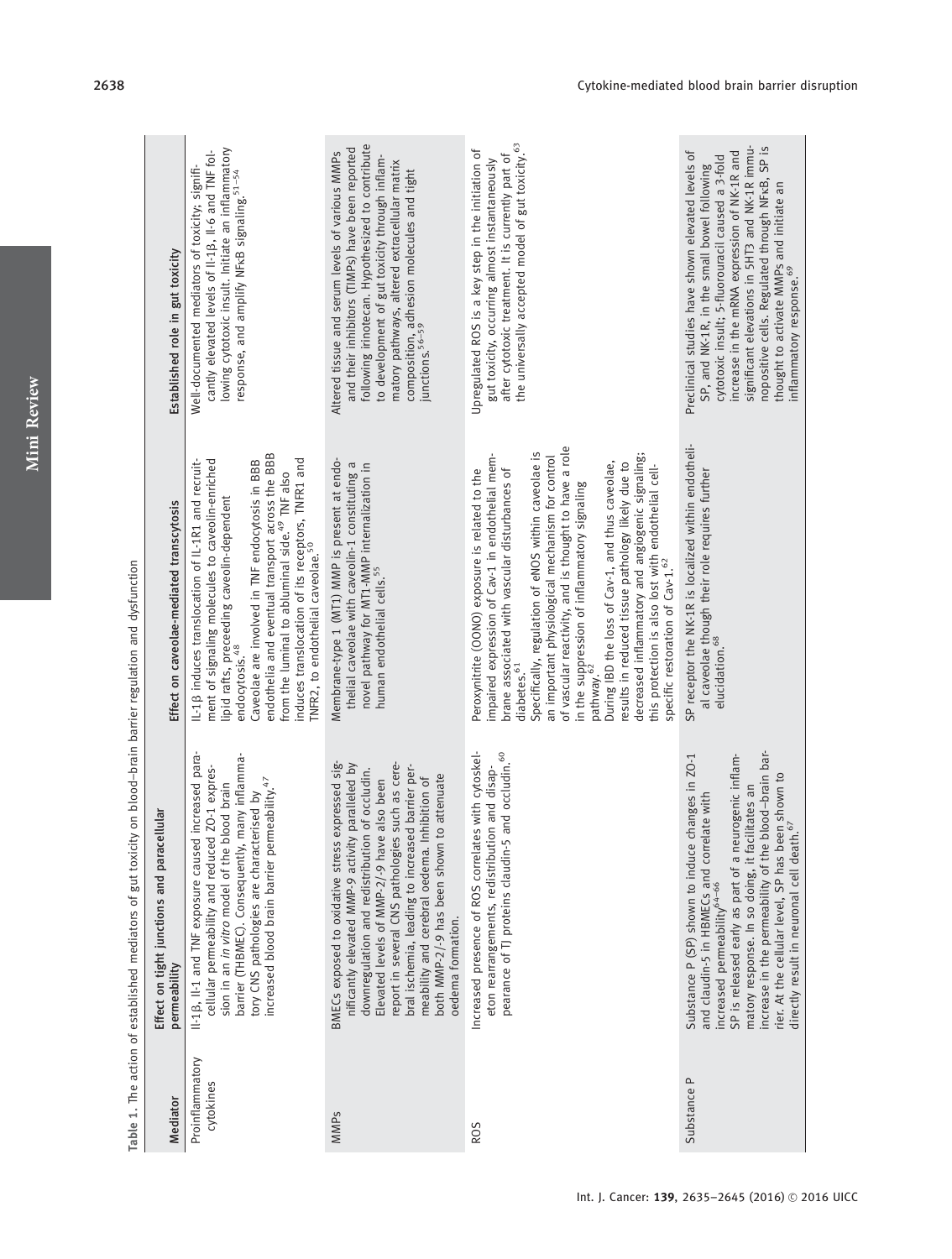|             | Table 1. The action of established mediators of gut toxicity on blood-brain barrier regulation and dysfunction (Continued)                                                                                                                                                                                                                                                                                                                                                                                             |                                                                                                                                                                                                                                                                                                                                                                                                                       |                                                                                                                                                                                                                                      |
|-------------|------------------------------------------------------------------------------------------------------------------------------------------------------------------------------------------------------------------------------------------------------------------------------------------------------------------------------------------------------------------------------------------------------------------------------------------------------------------------------------------------------------------------|-----------------------------------------------------------------------------------------------------------------------------------------------------------------------------------------------------------------------------------------------------------------------------------------------------------------------------------------------------------------------------------------------------------------------|--------------------------------------------------------------------------------------------------------------------------------------------------------------------------------------------------------------------------------------|
| Mediator    | Effect on tight junctions and paracellular<br>permeability                                                                                                                                                                                                                                                                                                                                                                                                                                                             | Effect on caveolae-mediated transcytosis                                                                                                                                                                                                                                                                                                                                                                              | Established role in gut toxicity                                                                                                                                                                                                     |
| TLR4        | barrier and<br>LR4 expression. Pharmacological inhibition or<br>blood brain barrier permeability, and elevated<br>schaemic stroke is associated with heightened<br>genetic deletion of TLR4-attenuated<br>tight junction disruption. <sup>70</sup>                                                                                                                                                                                                                                                                     | inactivation of TLR4 signaling in pulmonary vascular<br>tion with TLR4 and activation of TLR-related signal-<br>strategy for preventing sepsis-induced lung inflam-<br>Cav-1 phosphorylation is required for the interac-<br>Inhibition of cav-1 phosphorylation and resultant<br>endothelial cells has been suggested as a novel<br>ing during sepsis-induced lung inflammation. <sup>71</sup><br>mation and injury. | The innate immune system is critically important<br>cancer treatment, with elevated levels of TLR4<br>observed preclinically following methotrexate<br>in the development of gut toxicity following<br>and irinotecan. <sup>12</sup> |
| <b>VEGF</b> | immune diseases of the CNS by inducing focal BBB<br>breakdown and migration of inflammatory cells into<br>may exacerbate the inflammatory response in auto-<br>VEGF-A disrupts claudin-5 and occludin expression<br>These results suggest that overexpression of VEGF<br>Downregulation of claudin-5 by VEGF-A constitutes<br>breakdown and immune cell infiltration in vivo.73<br>a significant mechanism in BBB breakdown. <sup>74</sup><br>in CNS endothelial cultures and induces BBB<br>the lesions. <sup>7</sup> | Evidence of colocalization of VEGFR-2 and Nox2 in<br>caveolae/lipid rafts is involved in the negative<br>modulation of glucose uptake. <sup>76</sup>                                                                                                                                                                                                                                                                  | VEGFR inhibitors (TKIs) are known to exacerbate<br>VEGF activity in cytotoxic therapy-induced gut<br>chemotherapy-induced diarrhoea, implicating<br>toxicity. <sup>70,77</sup>                                                       |

observations, it is clear that some cytokines exclusively affect paracellular barriers (e.g., IL-1 $\beta$ ), through breakdown and translocation of tight junction proteins, whilst others target transcellular processes mediated by caveolae (e.g.,  $TNF\alpha$ ). A number of vasogenic agents (histamine, substance P) and proteases associated with inflammation, have also been identified to promote BBB remodeling. Of interest is the impact of matrix metalloproteinases (MMP) on tight junction integrity (Table 1) given the high levels of circulating MMPs observed after chemotherapy.38

It is well documented that increased MMP activity correlates with elevated permeability of both endothelial and epithelial barriers (Table 1), strongly implying MMP-mediated tight junction disruption. $39-42$  Particularly robust evidence supports a role for MMP-mediated tight junction disruption in the BBB as endothelial cells, astrocytes and pericytes are all potent sources of these signaling proteins.<sup>39</sup> Brain-derived microvascular endothelial cells (BMECs) exposed to oxidative stress expressed significantly elevated MMP-9 activity paralleled by downregulation and redistribution of occludin.<sup>43</sup> Numerous preclinical studies also support a role for MMP-mediated tight junction disruption.<sup>40,41,44</sup> For example, MMP-2/-9 levels have been shown to be significantly elevated following cerebral ischemia leading to tight junction protein degradation, increased BBB permeability and oedema.40,45 Furthermore, inhibition of MMP-2/-9 has been shown to reduce vascular permeability and attenuate tight junction disruption.<sup>40</sup> This is further supported by evidence showing that MMP-9 knockout mice have greater ZO-1 expression coupled with decreased BBB permeability and reduced oedema following stroke.<sup>46</sup> The impact of MMPs on caveolae-mediated transcytosis is now also being recognized for its potential role in CNS pathologies characterized by BBB disruption (Table 1).

# Chemotherapy-induced Cytokine Production, Blood Brain Barrier Dysfunction and Clinical Implications for Patients

Virtually every biological substance known to have the capacity to alter the integrity of the BBB has been shown to be generated by tissues and organs that are targets for chemotherapyassociated toxicities. Among these, chemotherapy-induced mucosal injury, especially of the gastrointestinal tract, provides a compelling example of how focally induced chemotherapy tissue damage can serve as a conduit for central neurotoxicity. While suggested by Seigers and Fardell, $^{78}$  the potential impact peripheral inflammatory mediators as a driver of central toxicity has hardly been explored.

## Chemotherapy-induced gut toxicity: A potential facilitator of CNS pathology

We have previously highlighted strong epidemiological data linking the development of neurotoxicity and gut toxicity following chemotherapy, and suggest that these off targets toxicities may in fact have common molecular roots.<sup>79,80</sup> The development of CIGT is a dynamic process, characterized by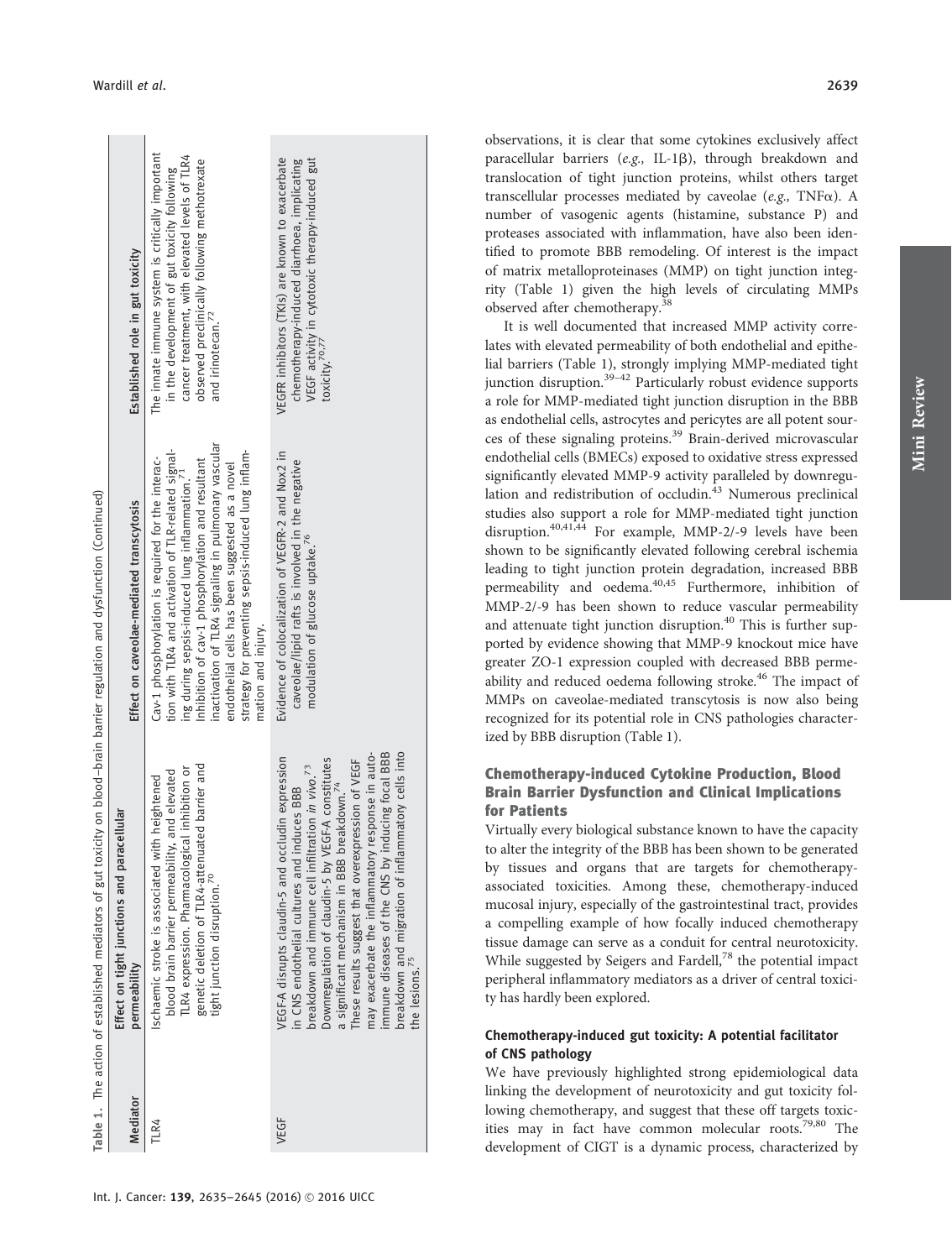overlapping and simultaneous biological events. Logan et al.<sup>51</sup> demonstrated that the administration of irinotecan, 5 fluoruoracil and methotrexate induced significant elevations in TNF $\alpha$ , IL-1 $\beta$  and IL-6 in tumour-bearing rats. Importantly, these proinflammatory cytokines not only damage surrounding tissue through pro-apoptotic signals (e.g., caspases 3 activation), but they are also highly efficient activators of NFKB thus amplifying the mucotoxic cascade. Furthermore, TNF $\alpha$  and IL-1 $\beta$  induce MMP-1, MMP-2 and MMP-3 activation, which is thought to contribute to development of gut toxicity through inflammatory pathways, altered extracellular matrix composition, adhesion molecules and tight junction disruption. Toll-like receptor (TLR)4-dependent mechanisms have also been linked to the development of gut toxicity, with increases in its expression seen following chemothera $pv^{81}$  as well as improvements in symptomatic parameters seen following genetic manipulation of its downstream signaling molecules (e.g., MyD88, MD-2).<sup>82,83</sup> This aspect of CIGT has significant implications for BBB maintenance, as it is becoming increasingly clear that TLR4-dependent signaling pathways are critical for tight junction integrity.<sup>84</sup>

TLR4-mediated barrier modulation has been shown in both endothelial and epithelial models. For example, Gao et al.  $(2015)^{85}$  recently showed that traumatic brain injury was not only associated with traditional proinflammatory markers, but also elevated TLR4 signaling and uncontrolled BBB transit. Importantly, administration of a vascular endothelial growth inhibitor (VEGI) up-regulated the tight junction proteins (claudin-5, ZO-1, occludin) and attenuated TLR4 activation, NF-KB signaling and the production of proinflammatory cytokines, as well as improving markers of brain injury. Alcoholinduced steatohepatitis is also well documented to present with acute intestinal barrier disruption, resulting from impaired tight junction protein expression.<sup>86</sup> In this study, administration of a TLR4 monoclonal antibody attenuated both functional and molecular markers of barrier function, emphasizing the importance of TLR4-mediated tight junction disruption in an inflammatory setting.

TLR4-dependent tight junction disruption has also been shown to occur in response to irinotecan treatment in a TLR4 knockout  $(-/-)$  mouse model of gut toxicity.<sup>80</sup> Following irinotecan, increased permeability of both the intestinal barrier and BBB were detected, both seen at 24 h post-treatment. Although TLR4 knockout animals only showed improvements in intestinal barrier disruption, this study is the first to demonstrate central neurotoxic changes in a model of chemotherapyinduced gut toxicity and reinforces the bidirectional communication that exists between the gastrointestinal system and CNS. It is likely this communication that underpins the prevalent comorbidities affecting these organ systems.

#### Intestinal inflammation drives CNS changes

A number of intestinal pathologies are associated with an increased risk of behavioral comorbidities as indicated by increased rates of depression, mood disorders and cognitive dysfunction in patients with inflammatory bowel disease (IBD).<sup>87</sup> For example, elevated circulating proinflammatory cytokines, increased in intestinal permeability and the number of circulating monocytes are commonly reported in acute phases of trinitrobenzene sulfonic acid (TNBS)-induced colitis in mice.<sup>88</sup> Importantly, these are accompanied by localized breaches in the BBB<sup>89</sup> leading to increased neuroinflamma- $\frac{90,91}{2}$  and associated cognitive disturbance. These findings are consistent with those of Zonis et  $al.^{92}$  who, using a different murine IBD model (dextran sodium sulfate), found increased microglial and astrocytic reactivity in the hippocampus of treated mice. These results also compliment data indicating altered neuronal function and increased anxietylike behavior in models of parasitic gut inflammation.<sup>93,94</sup> Other reports support the concept that patients with chronic inflammatory states initiated by autoimmune diseases, cancer or infections are at higher risk for central neurological pathology and that there is a high likelihood that such changes are mediated by proinflammatory cytokines directly impacting the brain.<sup>95</sup>

#### Neuroinflammation and Cognitive Dysfunction

Increased systemic proinflammatory cytokine production has been previously suggested as a candidate mechanism for cognitive dysfunction in cancer patients.<sup>26</sup> It is therefore possible that proinflammatory cytokines may be involved in several aspects of neurotoxicity by; (i) increasing BBB transit, and (ii) permitting neuroinflammation and associated tissue manifestations.

Substantial data, from a spectrum of clinical settings, highlight links between peripheral inflammation and cognitive symptoms. For example, peripheral activation of the immune system by a subseptic dose of lipopolysaccharide (LPS) has been shown to increase cytokine expression within the brain $96-98$  at levels associated with learning and memory disruption in both models of disease and health.<sup>99-101</sup> In healthy volunteers, LPS leads to increased levels of IL-1, TNFa and IL-6 resulting in impaired working memory and cognitive dysfunction.<sup>102</sup> Similarly, increased peripheral inflammation has also been associated with gradual cognitive decline and the development of dementia in the elderly population.<sup>103</sup>

Interestingly, the use of IFN $\alpha$  and IL-2 (proinflammatory cytokines) as anti-cancer agents is highly linked to the development of depression and other cognitive impairments,<sup>104,105</sup> however, there is only limited clinical data from cancer patients in which correlations between circulating cytokines and cognitive function have been evaluated. Meyers et al.<sup>105</sup> reported an association between elevated levels of circulating IL-6 and worsened executive function in patients with acute myeloid leukemia. In addition, elevated IL-6 and  $TNF\alpha$  seen in chemotherapy-treated breast cancer survivors correlated with persistent hippocampal structural changes and reduced verbal memory performance $107,108$  well beyond the period during which patients received drug infusions.

Mini Review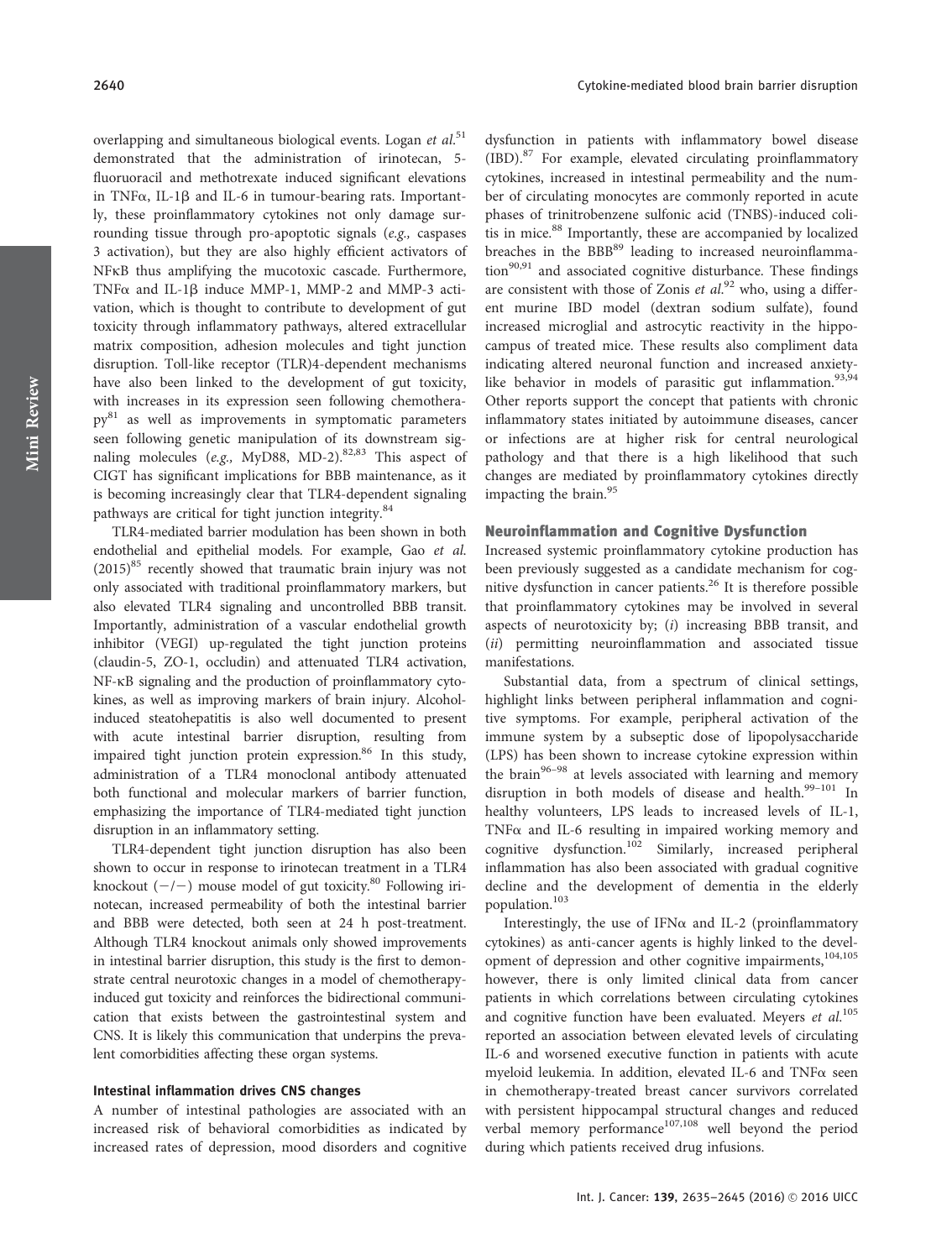

Figure 2. Schematic highlighting multifactorial pathobiology of cognitive dysfunction. Many cognitive disorders are characterised by blood brain barrier disruption and neuroinflammation. The impact of peripheral inflammation on central neurovascular integrity and the subsequent development of neuroinflammation is now considered a key driver in many neurological disease characterised by systemic inflammation. Blood brain barrier disruption may therefore compliment what is currently understood about neurotoxicity, by enhancing exposure of the CNS to chemotherapeutic agents (direct neurotoxicity) and permitting neuroinflammation (indirect). [Color figure can be viewed at [wileyonlinelibrary.com](http://wileyonlinelibrary.com)]

When looking at other CNS pathologies characterized by neuroinflammation and cognitive impairment, Alzheimer's disease (AD) provides additional insight. Patients with AD often have elevated levels of TNF $\alpha$  in the cerebrospinal fluid and parenchyma, $^{109}$  as well as expressing TNF $\alpha$ -related polymorphisms.<sup>110</sup> The pathological level of cytokines resulting in this chronic inflammatory state mimics that noted in cancer patients and perpetuates neuronal loss and cognitive decline.<sup>111</sup> Importantly, treatment with anti-TNF $\alpha$  agents in patients with AD has been shown to favorably impact the development of cognitive dysfunction.<sup>112,113</sup> Of particular importance to our proposed hypothesis is that AD is often accompanied by increased BBB transit, $114$  leading to heightened inflammatory influx and worsened clinical outcomes.

#### Tumour-dependent cytokine production

Further confounding our understanding of how peripheral inflammation, BBB disruption and neuroinflammation contribute to cognitive dysfunction is the fact that results from clinical studies are neither uniform nor concrete. Cognitive dysfunction has been reported in patients with breast cancer or colorectal cancer after diagnosis, but before the administration of any anti-cancer treatment.<sup>115</sup> Similarly, in a recent study comparing patients with localized colorectal cancer  $(n = 289)$  who received or did not receive chemotherapy, patients with metastatic or recurrent colorectal cancer (CRC)  $(n = 73)$  and healthy controls, Vardy et al.<sup>13</sup> reported significant differences in cognitive dysfunction prior to, and following, treatment between patients with CRC and healthy controls. Surprisingly, there was no difference in the degree

of cognitive dysfunction between patients who received chemotherapy and those who did not. In addition, the extent of disease (local vs. metastatic) did not effect neurological function clouding understanding of tumour-driven effects on cognition. While levels of proinflammatory cytokine levels were elevated in the CRC cohorts vs. controls, there was no statistically significant relationship between them and cognitive dysfunction. Patel et  $al.'s^{115}$  study of 174 newly diagnosed patients with breast cancer also reported baseline levels of cognitive dysfunction and elevations in proinflammatory cytokine levels (TNF). However, elevations in TNF were no higher in cancer patients compared to a noncancer, demographically similar control group.

The findings of these, and similar studies, demonstrate the complexities of both the clinical and biological elements associated with cancer treatment-related cognitive dysfunction. First, the intrinsic and extrinsic biological activities associated with tumours have likely been underestimated. Tumours may actively produce inflammatory mediators as a consequence of local oxidative stress or stimulate inflammation in response to their presence. $116$  These findings might account for baseline cognitive dysfunction. Nonetheless, the lack of significant differences in cytokine levels between recently diagnosed cancer patients and noncancer controls clouds definitive conclusions.

## The Significance of Symptom Chronicity

Despite patient and study heterogeneity and methodological limitations, neurotoxicity is defined by the chronicity of symptoms which often persist long after treatment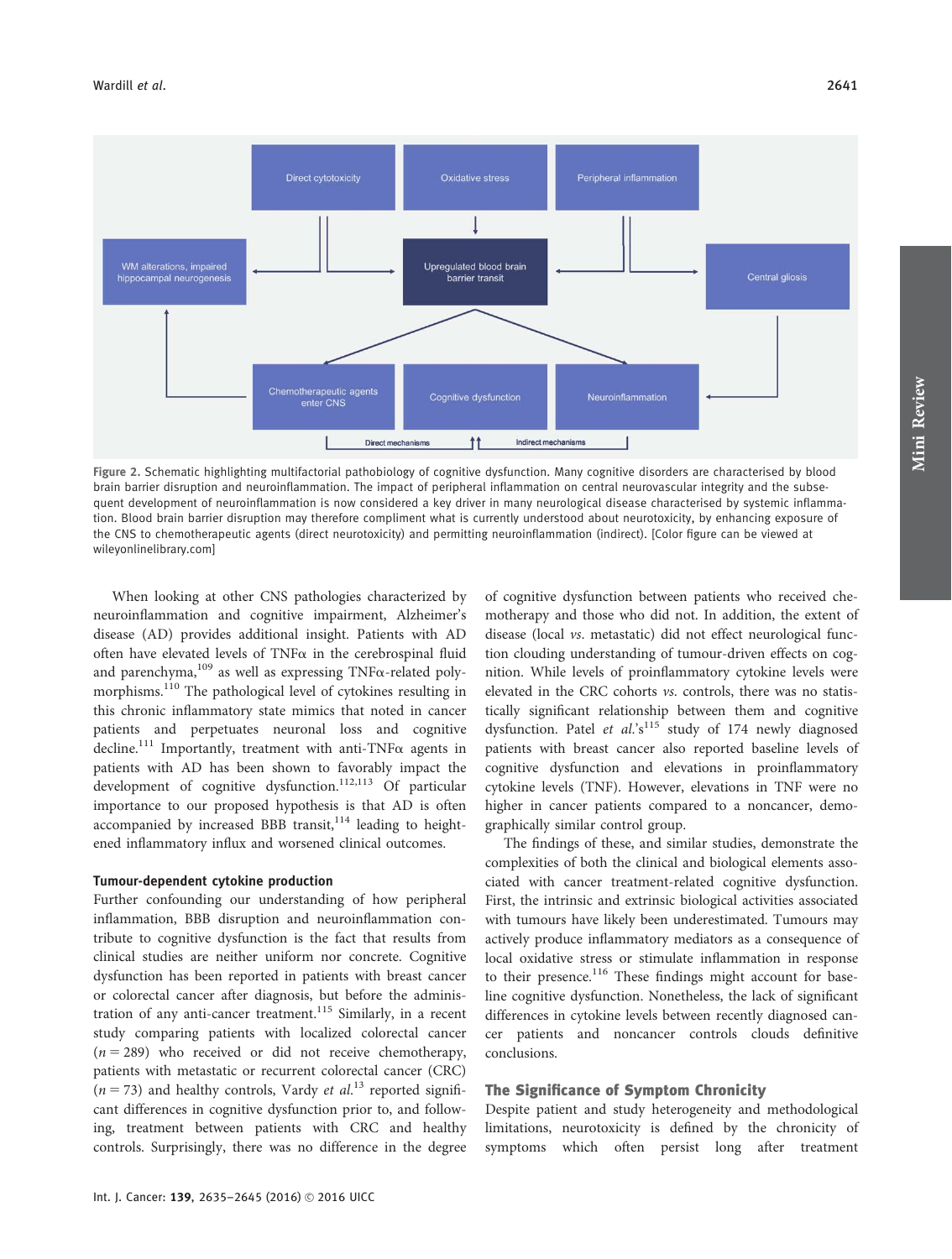cessation.<sup>29</sup> It has been reported that patients treated with high dose chemotherapy and those that receive autologous haemopoietic stem cell transplantation have significant impairments in cognitive function up to 1 year after cessation of their treatment.<sup>117</sup> The longevity of cognitive symptoms has also been assessed in survivors of childhood acute lymphoblastic leukaemia 6-18 years after remission.<sup>118</sup> Deficits in figural memory as well as reduced hippocampal volume were also noted. Similarly, in breast cancer patients, chemotherapy treatment resulted in reduced gray matter volume in the right parahippocampal gyrus compared to untreated cancer patients, which correlated with reduced memory performance at 1 but not 3 years post-treatment.<sup>21</sup> These studies are somewhat complimented by two prospective studies that show hippocampal volume reductions at 1 month following chemotherapy treatment, which was lost at further time points (1 year).<sup>119</sup> More persistent changes were observed in a recent investigation of 19 breast cancer patients, $120$  who showed right hippocampal gray matter volume reductions at both 1 month and 1 year after treatment completion.

Although variations exist in the time-course of these symptoms, chronicity is almost always reported and is a defining characteristic of neurotoxicity. Given the relatively short half-life of many chemotherapeutic agents, the chronicity of symptoms is biologically significant, and suggests that the impact of direct cytotoxicity would presumably be minimal; with chronic, reactive inflammatory processes, a more likely candidate. However, it is important to consider that neurotoxicity is unlikely to be attributable to a single mechanism, rather, various mechanisms may converge additively or synergistically to result in the heterogeneous symptoms seen in patients (Fig. 2). This is well described by Dietrich et al.<sup>5</sup> who highlights key mechanistic drivers such as oxidative stress, direct cellular toxicity and inflammation that contribute to altered cellular kinetics in the hippocampus as well as neurovascular/BBB disruption. If a prolonged period of inflammation is present, either systemically or centrally, altered BBB transit could parallel the chronic, long-term

changes seen in patients and may provide a better biological understanding.

#### Conclusion

Regimen-related toxicities are poorly characterized and often have significant effects on patient quality of life. We have previously highlighted the importance of symptom clusters, emphasizing the possibility of common underlying mechanisms, which could perhaps be simultaneously targeted.<sup>121</sup> Cognitive impairment is particularly devastating to patients, and currently has no universally accepted mechanism. This review has proposed that, contrary to traditional beliefs, chemotherapeutic agents can in fact gain access to the CNS. Importantly, we suggest that this is likely due to upregulated and uncontrolled BBB transit. The BBB, like many interfaces within the body, is subject to intense modification highlighting the plasticity of tight junctions and transcytotic mediators. Based on symptom clustering and potential linkages between the gut and CNS, we suggest that peripherally derived inflammatory mediators are responsible for inducing BBB dysfunction, thus permitting central neurotoxicity. Importantly, neurotoxic changes may occur through the direct actions of the chemotherapeutic drug itself, or present as the behavioral manifestation of neuroinflammation. BBB disruption may therefore be the missing link in our understanding of how gut/CNS communication is involved in the development of two critically important regimen-related toxicities. Furthermore, it presents as an exciting opportunity to target peripheral inflammation and achieve wider reaching clinical outcomes.

#### Acknowledgements

Ms Hannah Wardill is the recipient of the Florey Medical Research Foundation Doctor Chun Chung Wong and Madam So Sau Lam Memorial Postgraduate Cancer Research Top Up Scholarship 2015. Ms Hannah Wardill, Ms Ysabella Van Sebille and Ms Kimberly Mander are recipients of an Australian Postgraduate Award.

#### References

- 1. Holmes D. Trying to unravel the mysteries of chemobrain. Lancet Neurol 2013;12:533–4.
- 2. Ahles TA, Saykin AJ, McDonald BC, et al. Longitudinal assessment of cognitive changes associated with adjuvant treatment for breast cancer: impact of age and cognitive reserve. J Clin Oncol 2010;28:4434–40.
- 3. Jenkins V, Beveridge H, Low R, et al. Atypical hearing loss in women with breast cancer receiving adjuvant treatment. Breast 2006;15: 448–51.
- 4. Jenkins V, Shilling V, Deutsch G, et al. A 3-year prospective study of the effects of adjuvant treatments on cognition in women with early stage breast cancer. Br J Cancer 2006;94:828–34.
- 5. Dietrich J, Prust M, Kaiser J. Chemotherapy, cognitive impairment and hippocampal toxicity. Neuroscience 2015;309:224–32.
- 6. Horky LL, Gerbaudo VH, Zaitsev A, et al. Systemic chemotherapy decreases brain glucose metabolism. Ann Clin Transl Neurol 2014;1: 788–98.
- 7. Janelsins MC, Kohli S, Mohile SG, et al. An update on cancer- and chemotherapy-related cognitive dysfunction: current status. Semin Oncol 2011;38:431–8.
- 8. Wu LM, Diefenbach MA, Gordon WA, et al. Cognitive problems in patients on androgen deprivation therapy: a qualitative pilot study. Urol Oncol 2013;31:1533–8.
- 9. Sodeck GH, Domanovits H, Sterz F, et al. Can brain natriuretic peptide predict outcome after cardiac arrest? An observational study. Resuscitation 2007;74:439–45.
- 10. Tannock IF, Ahles TA, Ganz PA, et al. Cognitive impairment associated with chemotherapy

for cancer: report of a workshop. J Clin Oncol 2004;22:2233–9.

- 11. Ahles TA, Saykin AJ. Candidate mechanisms for chemotherapy-induced cognitive changes. Nat Rev Cancer 2007;7:192–201.
- 12. Komaki R, Meyers CA, Shin DM, et al. Evaluation of cognitive function in patients with limited small cell lung cancer prior to and shortly following prophylactic cranial irradiation. Int J Radiat Oncol Biol Phys 1995;33:179–82.
- 13. Vardy JL, Dhillon HM, Pond GR, et al. Cognitive function in patients with colorectal cancer who do and do not receive chemotherapy: a prospective, longitudinal, controlled study. J Clin Oncol 2015;33:4085–92.
- 14. Bourke RS, West CR, Chheda G, et al. Kinetics of entry and distribution of 5-fluorouracil in cerebrospinal fluid and brain following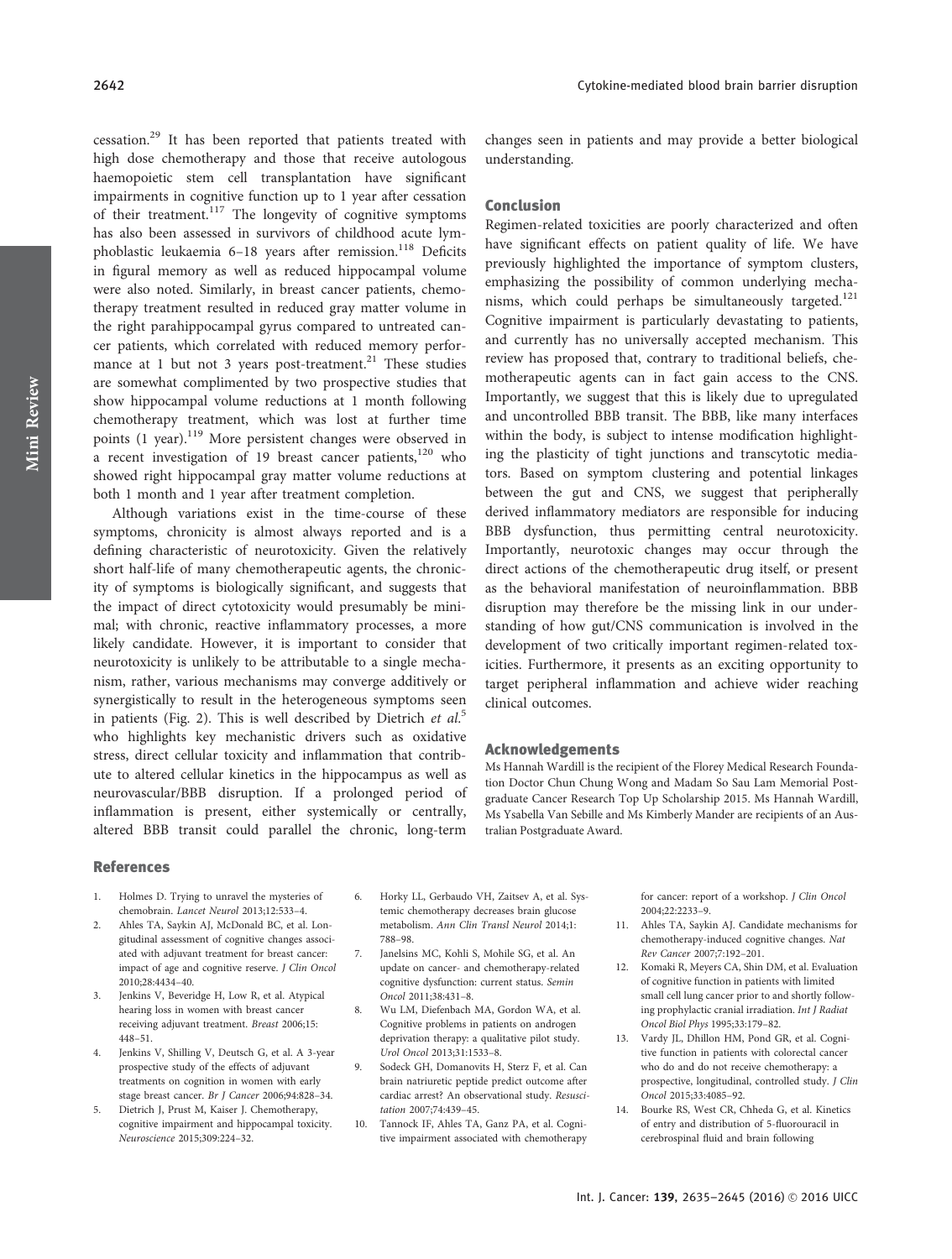intravenous injection in a primate. Cancer Res 1973;33:1735–46.

- 15. Brown MS, Simon JH, Stemmer SM, et al. MR and proton spectroscopy of white matter disease induced by high-dose chemotherapy with bone marrow transplant in advanced breast carcinoma. AJNR Am J Neuroradiol 1995;16:2013–20.
- 16. Brown MS, Stemmer SM, Simon JH, et al. White matter disease induced by high-dose chemotherapy: longitudinal study with MR imaging and proton spectroscopy. AJNR Am J Neuroradiol 1998;19:217–21.
- 17. Ferguson RJ, McDonald BC, Saykin AJ, et al. Brain structure and function differences in monozygotic twins: possible effects of breast cancer chemotherapy. J Clin Oncol 2007;25: 3866–70.
- 18. Simo M, Rifa-Ros X, Rodriguez-Fornells A, et al. Chemobrain: a systematic review of structural and functional neuroimaging studies. Neurosci Biobehav Rev 2013;37:1311–21.
- 19. Ashburner J, Friston KJ. Voxel-based morphometry—the methods. Neuroimage 2000;11:805–21.
- 20. Ahdieh M, Vandenbos T, Youakim A. Lung epithelial barrier function and wound healing are decreased by IL-4 and IL-13 and enhanced by IFN-gamma. Am J Physiol Cell Physiol 2001;281: C2029–38.
- 21. Inagaki M, Yoshikawa E, Matsuoka Y, et al. Smaller regional volumes of brain gray and white matter demonstrated in breast cancer survivors exposed to adjuvant chemotherapy. Cancer 2007;109:146–56.
- 22. McDonald BC, Conroy SK, Ahles TA, et al. Gray matter reduction associated with systemic chemotherapy for breast cancer: a prospective MRI study. Breast Cancer Res Treat 2010;123: 819–28.
- 23. Dietrich J, Monje M, Wefel J, et al. Clinical patterns and biological correlates of cognitive dysfunction associated with cancer therapy. Oncologist 2008;13:1285–95.
- 24. Nokia MS, Anderson ML, Shors TJ. Chemotherapy disrupts learning, neurogenesis and theta activity in the adult brain. Eur J Neurosci 2012; 36:3521–30.
- 25. Han R, Yang YM, Dietrich J, et al. Systemic 5 fluorouracil treatment causes a syndrome of delayed myelin destruction in the central nervous system. J Biol 2008;7:12
- 26. Seigers R, Loos M, Van Tellingen O, et al. Neurobiological changes by cytotoxic agents in mice. Behav Brain Res 2015;299:19–26.
- 27. Abraham J, Haut MW, Moran MT, et al. Adjuvant chemotherapy for breast cancer: effects on cerebral white matter seen in diffusion tensor imaging. Clin Breast Cancer 2008;8:88–91.
- 28. Deprez S, Amant F, Yigit R, et al. Chemotherapy-induced structural changes in cerebral white matter and its correlation with impaired cognitive functioning in breast cancer patients. Hum Brain Mapp 2011;32:480–93.
- 29. Deprez S, Amant F, Smeets A, et al. Longitudinal assessment of chemotherapy-induced structural changes in cerebral white matter and its correlation with impaired cognitive functioning. J Clin Oncol 2012;30:274–81.
- 30. Ginos JZ, Cooper AJ, Dhawan V, et al. [13N]cisplatin PET to assess pharmacokinetics of intra-arterial versus intravenous chemotherapy for malignant brain tumors. J Nucl Med 1987;28:1844–52.
- 31. Gangloff A, Hsueh WA, Kesner AL, et al. Estimation of paclitaxel biodistribution and uptake in human-derived xenografts in vivo with (18)Ffluoropaclitaxel. J Nucl Med 2005;46:1866-71.
- 32. Dietrich J, Han R, Yang Y, et al. CNS progenitor cells and oligodendrocytes are targets of chemotherapeutic agents in vitro and in vivo. J Biol 2006;5:22
- 33. Rochfort KD, Collins LE, Murphy RP, et al. Downregulation of blood-brain barrier phenotype by proinflammatory cytokines involves NADPH oxidase-dependent ROS generation: consequences for interendothelial adherens and tight junctions. PLoS One 2014;9:e101815
- 34. Wardill HR, Bowen JM, Gibson RJ. Chemotherapy-induced gut toxicity: are alterations to intestinal tight junctions pivotal? Cancer Chemother Pharmacol 2012;70:627–35.
- 35. Corps KN, Roth TL, McGavern DB. Inflammation and neuroprotection in traumatic brain injury. JAMA Neurol 2015;72:355–62.
- 36. Chodobski A, Zink BJ, Szmydynger-Chodobska J. Blood-brain barrier pathophysiology in traumatic brain injury. Transl Stroke Res 2011;2: 492–516.
- 37. Jickling GC, Liu D, Stamova B, et al. Hemorrhagic transformation after ischemic stroke in animals and humans. J Cereb Blood Flow Metab 2014;34:185–99.
- 38. Al-Dasooqi N, Gibson RJ, Bowen JM, et al. Matrix metalloproteinases are possible mediators for the development of alimentary tract mucositis in the dark agouti rat. Exp Biol Med 2010; 235:1244–56.
- 39. Cummins PM. Occludin: one protein, many forms. Mol Cell Biol 2012;32:242–50.
- 40. Bauer A, Burgers H, Rabie T, et al. Matrix metalloproteinase-9 mediates hypoxia-induced vascular leakage in the brain via tight junction rearrangement. J Cereb Blood Flow Metab 2010; 30:837–48.
- 41. Lischper M, Beuck S, Thanabalasundaram G, et al. Metalloproteinase mediated occludin cleavage in the cerebral microcapillary endothelium under pathological conditions. Brain Res 2010; 1326:114–27.
- 42. Vermeer P, Denker J, Estin M, et al. MMP9 modulates tight junction integrity and cell viability in human airway epithelia. Am J Physiol Lung Cell Mol Physiol 2009;296: L751–62.
- 43. Liu W, Hendren J, Qin X, et al. Normobaric hyperoxia attenuates early blood-brain barrier disruption by inhibiting MMP-9-mediated occludin degradation in focal cerebral ischemia. J Neurochem 2009;108:811–20.
- 44. Chen W, et al. Matrix metalloproteinases inhibition provides neuroprotection against hypoxiaischemia in the developing brain. J Neurochem 2009;111:726–36.
- 45. Higashida T, et al. The role of hypoxia-inducible factor-1alpha, aquaporin-4 and matrix metalloproteinase-9 in blood-brain barrier disruption and brain edema after traumatic brain injury. J Neurosurg 2011;114:92–101.
- 46. Asahi M, Wang X, Mori T, et al. Effects of matrix metalloproteinase-9 gene knock-out on the proteolysis of blood-brain barrier and white matter components after cerebral ischemia. J Neurosci 2001;21:7724–32.
- 47. de Vries HE, Kuiper J, de Boer AG, et al. The blood-brain barrier in neuroinflammatory diseases. Pharmacol Rev 1997;49:143–55.
- 48. Blanco AM, Perez-Arago A, Fernandez-Lizarbe S, et al. Ethanol mimics ligand-mediated activation and endocytosis of IL-1RI/TLR4 receptors via lipid rafts caveolae in astroglial cells. J Neurochem 2008;106:625–39.
- 49. Pan W, Stone KP, Hsuchou H, et al. Cytokine signaling modulates blood-brain barrier function. Curr Pharm Des 2011;17:3729–40.
- 50. Pan W, Tu H, Yu C, et al. Differential role of TNF receptors in cellular trafficking of intact TNF. Cell Physiol Biochem 2007;20:559–68.
- 51. Logan RM, Gibson RJ, Bowen JM, et al. Characterisation of mucosal changes in the alimentary tract following administration of irinotecan: implications for the pathobiology of mucositis. Cancer Chemother Pharmacol 2008;62:33–41.
- 52. Logan RM, Stringer AM, Bowen JM, et al. The role of pro-inflammatory cytokines in cancer treatment-induced alimentary tract mucositis: pathobiology, animal models and cytotoxic drugs. Cancer Treat Rev 2007;33:448–60.
- 53. Sonis ST. Mucositis as a biological process: a new hypothesis for the development of chemotherapy-induced stomatotoxicity. Oral Oncol 1998;34:39–43.
- 54. Papadakis KA, Targan SR. Role of cytokines in the pathogenesis of inflammatory bowel disease. Ann Rev Med 2000;51:289–98.
- 55. Galvez BG, Matias-Roman S, Yanez-Mo M, et al. Caveolae are a novel pathway for membrane-type 1 matrix metalloproteinase traffic in human endothelial cells. Mol Biol Cell 2004;15:678–87.
- 56. Wardill HR, Bowen JM, Al-Dasooqi N, et al. Irinotecan disrupts tight junction proteins within the gut: implications for chemotherapy-induced gut toxicity. Cancer Biol Ther 2014;15:236–44.
- 57. Al-Dasooqi N, Sonis ST, Bowen JM, et al. Emerging evidence on the pathobiology of mucositis. Supp Care Cancer 2013;21:3233–41.
- 58. Al-Dasooqi N, Sonis ST, Bowen JM, et al. Emerging evidence on the pathobiology of mucositis. Supp Care Cancer 2013;21:2075–83.
- 59. Stringer AM, Al-Dasooqi N, Bowen JM, et al. Biomarkers of chemotherapy-induced diarrhoea: a clinical study of intestinal microbiome alterations, inflammation and circulating matrix metalloproteinases. Supp Care Cancer 2013;21:1843– 52.
- 60. Schreibelt G, Kooij G, Reijerkerk A, et al. Reactive oxygen species alter brain endothelial tight junction dynamics via RhoA, PI3 kinase, and PKB signaling. FASEB J 2007;21:3666–76.
- 61. Henriksen EJ. A radical concept on caveolae and endothelial dysfunction in coronary microvascular disease in diabetes. Diabetes 2014;63: 1200–2.
- 62. Chidlow JH, Jr, Sessa WC. Caveolae, caveolins, and cavins: complex control of cellular signalling and inflammation. Cardiovasc Res 2010;86:219– 25.
- 63. Stringer AM. Interaction between host cells and microbes in chemotherapy-induced mucositis. Nutrients 2013;5:1488–99.
- 64. Sharma R, Young C, Neu J. Molecular modulation of intestinal epithelial barrier: contribution of microbiota. J Biomed Biotechnol 2010;2010: 305879
- 65. Sharma HS, Vannemreddy P, Patnaik R, et al. Histamine receptors influence blood-spinal cord barrier permeability, edema formation, and spinal cord blood flow following trauma to the rat

Mini Review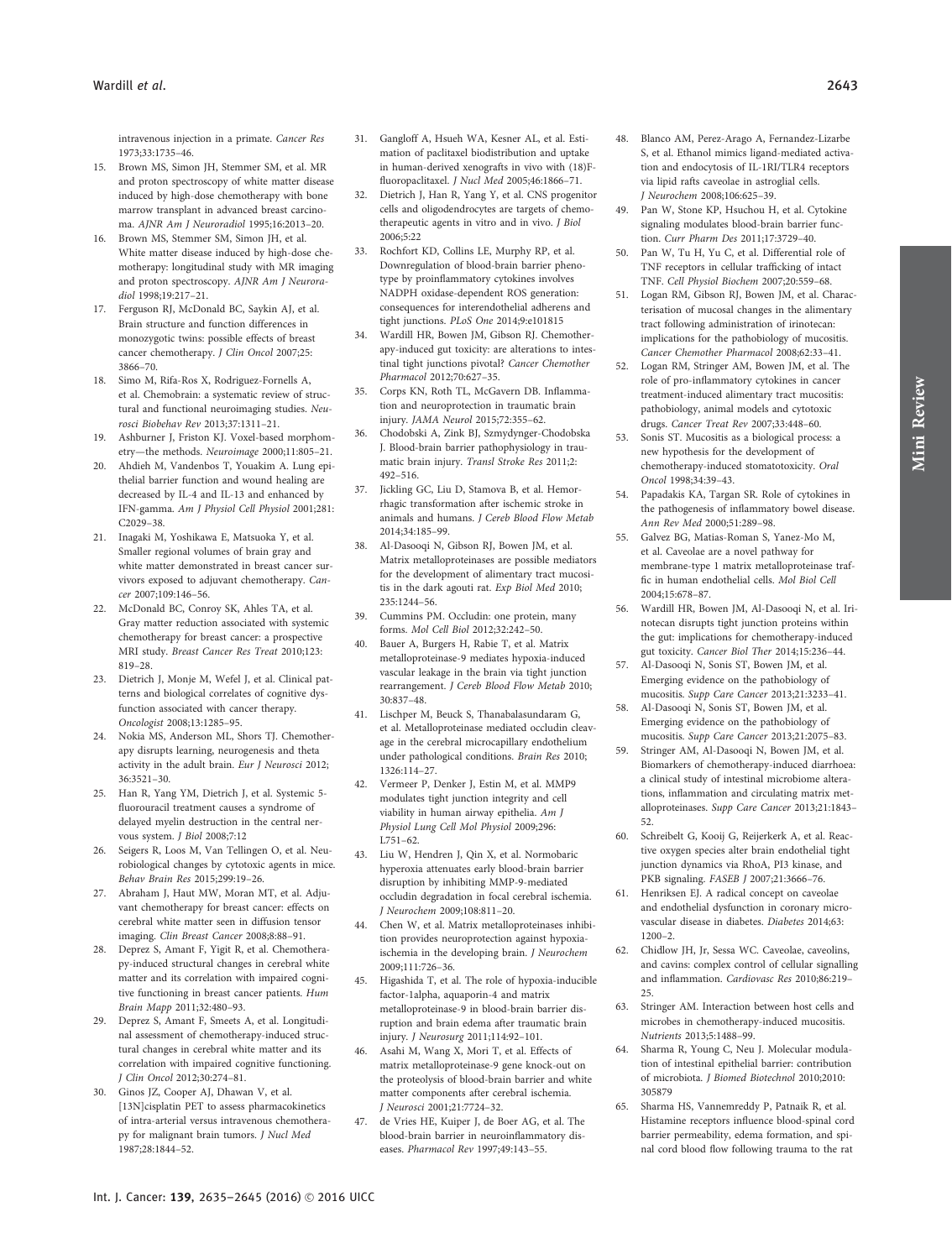#### 2644 Cytokine-mediated blood brain barrier disruption

spinal cord. Acta Neurochir Suppl 2006;96:316– 21.

- 66. Rodriguez PL, Jiang S, Fu Y, et al. The proinflammatory peptide substance P promotes blood-brain barrier breaching by breast cancer cells through changes in microvascular endothelial cell tight junctions. Int J Cancer 2014;134: 1034–44.
- 67. Vink R, van den Heuvel C. Substance P antagonists as a therapeutic approach to improving outcome following traumatic brain injury. Neurotherapeutics 2010;7:74–80.
- 68. D'Alessio A, Al-Lamki RS, Bradley JR, et al. Caveolae participate in tumor necrosis factor receptor 1 signaling and internalization in a human endothelial cell line. Am J Pathol 2005; 166:1273–82.
- Mustian KM, Devine K, Ryan JL, et al. Treatment of nausea and vomiting during chemotherapy. US Oncol Hematol 2011;7:91–7.
- Wardill HR, Gibson RJ, Logan RM, et al. TLR4/ PKC-mediated tight junction modulation: a clinical marker of chemotherapy-induced gut toxicity? Int J Cancer 2013;135:2483–92.
- 71. Jiao H, Zhang Y, Yan Z, et al. Caveolin-1 Tyr14 phosphorylation induces interaction with TLR4 in endothelial cells and mediates MyD88 dependent signaling and sepsis-induced lung inflammation. J Immunol 2013;191:6191–9.
- Villena J, Kitazawa H. Modulation of intestinal TLR4-inflammatory signaling pathways by probiotic microorganisms: lessons learned from lactobacillus jensenii TL2937. Front Immunol 2014; 4:512
- 73. Argaw AT, Asp L, Zhang J, et al. Astrocytederived VEGF-A drives blood-brain barrier disruption in CNS inflammatory disease. J Clin Invest 2012;122:2454–68.
- 74. Argaw AT, Gurfein BT, Zhang Y, et al. VEGFmediated disruption of endothelial CLN-5 promotes blood-brain barrier breakdown. Proc Natl Acad Sci U S A 2009;106:1977–82.
- 75. Proescholdt MA, Jacobson S, Tresser N, et al. Vascular endothelial growth factor is expressed in multiple sclerosis plaques and can induce inflammatory lesions in experimental allergic encephalomyelitis rats. J Neuropathol Exp Neurol 2002;61:914–25.
- 76. Caliceti C, Zambonin L, Rizzo B, et al. Role of plasma membrane caveolae/lipid rafts in VEGFinduced redox signaling in human leukemia cells. BioMed Res Int 2014;2014:857504
- 77. Boussios S, Pentheroudakis G, Katsanos K, et al. Systemic treatment-induced gastrointestinal toxicity: incidence, clinical presentation and management. Ann Gastroenterol 2012;25:106–18.
- 78. Seigers R, Fardell JE. Neurobiological basis of chemotherapy-induced cognitive impairment: a review of rodent research. Neurosci Biobehav Rev 2011;35:729–41.
- 79. Wardill HR, Van Sebille YZ, Mander KA, et al. Toll-like receptor 4 signaling: a common biological mechanism of regimen-related toxicities: an emerging hypothesis for neuropathy and gastrointestinal toxicity. Cancer Treat Rev 2015;41: 122–8.
- 80. Wardill HR, Gibson RJ, Van Sebille YZ, et al. Irinotecan-induced gastrointestinal dysfunction and pain are mediated by common TLR4 dependent mechanisms. Mol Cancer Ther 201615:1376–86.
- 81. Bowen JM, Coller J, Hutchinson M, et al. Expression of TLRs in the rat intestine following

chemotherapy for cancer. Brain Behav Immun 2012;26:S27-S

- 82. Wong DV, Lima-Junior RC, Carvalho CB, et al. The adaptor protein Myd88 is a key signaling molecule in the pathogenesis of irinotecaninduced intestinal mucositis. PloS One 2015;10: e0139985
- 83. Frank M, Hennenberg EM, Eyking A, et al. TLR signaling modulates side effects of anticancer therapy in the small intestine. J Immunol 2015; 194:1983–95.
- 84. Wardill HR, Gibson RJ, Logan RM, et al. TLR4/ PKC-mediated tight junction modulation: a clinical marker of chemotherapy-induced gut toxicity? Int J Cancer 2014;135:2483–92.
- 85. Guo S, Nighot M, Al-Sadi R, Alhmoud T, Nighot P, Ma TY. Lipopolysaccharide Regulation of Intestinal Tight Junction Permeability Is Mediated by TLR4 Signal Transduction Pathway Activation of FAK and MyD88. J Immunol. 2015;195:4999–5010
- 86. Li X, Wang C, Nie J, et al. Toll-like receptor 4 increases intestinal permeability through upregulation of membrane PKC activity in alcoholic steatohepatitis. Alcohol 2013;47:459–65.
- 87. Nyuyki KD, Pittman QJ. Toward a better understanding of the central consequences of intestinal inflammation. Ann N Y Acad Sci 2015;1351: 149–54.
- 88. Brown KA, Back SJ, Ruchelli ED, et al. Lamina propria and circulating interleukin-6 in newly diagnosed pediatric inflammatory bowel disease patients. Am J Gastroenterol 2002;97:2603-8.
- Natah SS, Mouihate A, Pittman QJ, et al. Disruption of the blood-brain barrier during TNBS colitis. Neurogastroenterol Motility 2005;17:433– 46.
- 90. Wang K, Yuan CP, Wang W, et al. Expression of interleukin 6 in brain and colon of rats with TNBS-induced colitis. World J Gastroenterol 2010;16:2252–9.
- 91. Riazi K, Galic MA, Kuzmiski JB, et al. Microglial activation and TNFalpha production mediate altered CNS excitability following peripheral inflammation. Proc Natl Acad Sci U S A 2008; 105:17151–6.
- 92. Zonis S, Pechnick RN, Ljubimov VA, et al. Chronic intestinal inflammation alters hippocampal neurogenesis. J Neuroinflammation 2015;12:65
- 93. Bercik P, Verdu EF, Foster JA, et al. Chronic gastrointestinal inflammation induces anxietylike behavior and alters central nervous system biochemistry in mice. Gastroenterology 2010;139: 2102–12 e1.
- 94. Goehler LE, Gaykema RP, Opitz N, et al. Activation in vagal afferents and central autonomic pathways: early responses to intestinal infection with Campylobacter jejuni. Brain Behav Immun 2005;19:334–44.
- 95. Dantzer R, O'Connor JC, Freund GG, et al. From inflammation to sickness and depression: when the immune system subjugates the brain. Nat Rev Neurosci 2008;9:46–56.
- Gatti S, Bartfai T. Induction of tumor necrosis factor-alpha mRNA in the brain after peripheral endotoxin treatment: comparison with interleukin-1 family and interleukin-6. Brain Res 1993;624:291–4.
- 97. Laye S, Parnet P, Goujon E, et al. Peripheral administration of lipopolysaccharide induces the expression of cytokine transcripts in the brain

and pituitary of mice. Brain Res Mol Brain Res 1994;27:157–62.

- 98. Quan N, Stern EL, Whiteside MB, et al. Induction of pro-inflammatory cytokine mRNAs in the brain after peripheral injection of subseptic doses of lipopolysaccharide in the rat. J Neuroimmunol 1999;93:72–80.
- 99. Holden JM, Overmier JB, Cowan ET, et al. Effects of lipopolysaccharide on consolidation of partial learning in the Y-maze. Integr Physiol Behav Sci 2004;39:334–40.
- 100. Gahtan E, Overmier JB. Performance more than working memory disrupted by acute systemic inflammation in rats in appetitive tasks. Physiol Behav 2001;73:201–10.
- 101. Sparkman NL, Buchanan JB, Heyen JR, et al. Interleukin-6 facilitates lipopolysaccharideinduced disruption in working memory and expression of other proinflammatory cytokines in hippocampal neuronal cell layers. J Neurosci 2006;26:10709–16.
- 102. Krabbe KS, Reichenberg A, Yirmiya R, et al. Low-dose endotoxemia and human neuropsychological functions. Brain Behav Immun 2005; 19:453–60.
- 103. Krabbe KS, Pedersen M, Bruunsgaard H. Inflammatory mediators in the elderly. Exp Gerontol 2004;39:687–99.
- 104. Capuron L, Ravaud A, Dantzer R. Timing and specificity of the cognitive changes induced by interleukin-2 and interferon-alpha treatments in cancer patients. Psychosom Med 2001;63:376–86.
- 105. Trask PC, Esper P, Riba M, et al. Psychiatric side effects of interferon therapy: prevalence, proposed mechanisms, and future directions. J Clin Oncol 2000;18:2316–26.
- 106. Meyers CA, Albitar M, Estey E. Cognitive impairment, fatigue, and cytokine levels in patients with acute myelogenous leukemia or myelodysplastic syndrome. Cancer 2005;104: 788–93.
- 107. Bower JE, Ganz PA, Aziz N, et al. Inflammatory responses to psychological stress in fatigued breast cancer survivors: relationship to glucocorticoids. Brain Behav Immun 2007;21:251–8.
- 108. Collado-Hidalgo A, Bower JE, Ganz PA, et al. Inflammatory biomarkers for persistent fatigue in breast cancer survivors. Clin Cancer Res 2006; 12:2759–66.
- 109. Cheng X, Yang L, He P, et al. Differential activation of tumor necrosis factor receptors distinguishes between brains from Alzheimer's disease and non-demented patients. J Alzheimers Dis 2010;19:621–30.
- 110. Di Bona D, Candore G, Franceschi C, et al. Systematic review by meta-analyses on the possible role of TNF-alpha polymorphisms in association with Alzheimer's disease. Brain Res Rev 2009;61: 60–8.
- 111. Minter MR, Taylor JM, Crack PJ. The contribution of neuro-inflammation to amyloid toxicity in Alzheimer's disease. J Neurochem 2015;136: 457–74.
- 112. in't Veld BA, Launer LJ, Hoes AW, et al. NSAIDs and incident Alzheimer's disease. The Rotterdam Study. Neurobiol Aging 1998;19:607– 11.
- 113. Alkam T, Nitta A, Mizoguchi H, et al. Restraining tumor necrosis factor-alpha by thalidomide prevents the amyloid beta-induced impairment of recognition memory in mice. Behav Brain Res 2008;189:100–6.